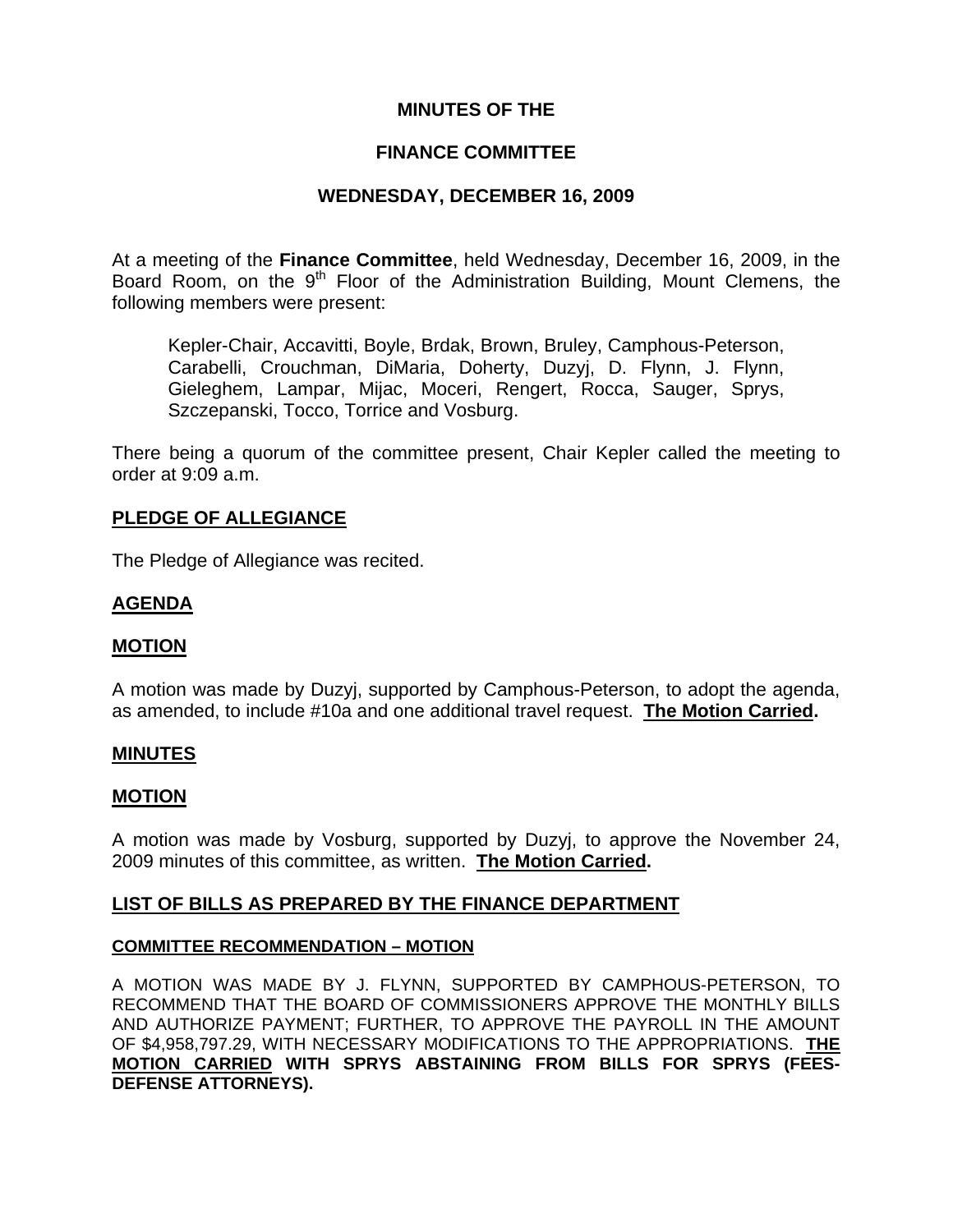# **CREATION OF ONE JUDICIAL SECRETARY POSITION IN PROBATE COURT (WAIVED BY PERSONNEL COMMITTEE CHAIR)**

# **COMMITTEE RECOMMENDATION – MOTION**

A MOTION WAS MADE BY D. FLYNN, SUPPORTED BY DOHERTY, TO RECOMMEND THAT THE BOARD OF COMMISSIONERS APPROVE THE CREATION OF ONE JUDICIAL SECRETARY POSITION IN PROBATE COURT.

The following commissioners spoke: Doherty, Bruley, Sprys and Vosburg.

Chair Kepler called for a vote on the motion and **THE MOTION CARRIED.** 

## **2009 EQUALIZATION STUDY**

#### **COMMITTEE RECOMMENDATION – MOTION**

A MOTION WAS MADE BY DOHERTY, SUPPORTED BY CARABELLI, TO RECOMMEND THAT THE BOARD OF COMMISSIONERS APPROVE THE 2009 EQUALIZATION STUDY AS SUBMITTED BY THE EQUALIZATION DEPARTMENT. **THE MOTION CARRIED.** 

## **VEHICLE PURCHASES/SHERIFF'S OFFICE**

## **COMMITTEE RECOMMENDATION – MOTION**

A MOTION WAS MADE BY CAMPHOUS-PETERSON, SUPPORTED BY SAUGER, TO RECOMMEND THAT THE BOARD OF COMMISSIONERS CONCUR WITH THE FLEET MANAGER AND APPROVE THE PURCHASE OF TWO 2010 CHEVY TAHOES FOR THE SHERIFF'S DEPARTMENT TO THE LOWEST RESPONSIBLE BIDDER, SHAHEEN CHEVROLET, LANSING, MICHIGAN, IN THE AMOUNT OF \$51,337.66; FUNDS ARE AVAILABLE FOR THESE TWO K9 UNITS AS WELL AS UPFITTING LAW ENFORCEMENT/RADIO EQUIPMENT FROM THE SHERIFF'S DRUG FORFEITURE FUND. **THE MOTION CARRIED.** 

#### **APPOINTMENT OF LAW FIRM**

#### **MOTION**

A motion was made by Doherty, supported by Duzyj, to concur in the appointment by Corporation Counsel of the law firm of Garan, Lucow & Miller, P.C. to represent Macomb County and Macomb County Sheriff's Office in the litigation entitled Cyril Ogbonna vs. Macomb County, et al, now pending in the United States District Court.

The following commissioners spoke: Bruley, Tocco, Carabelli, Sprys, Doherty and Brown.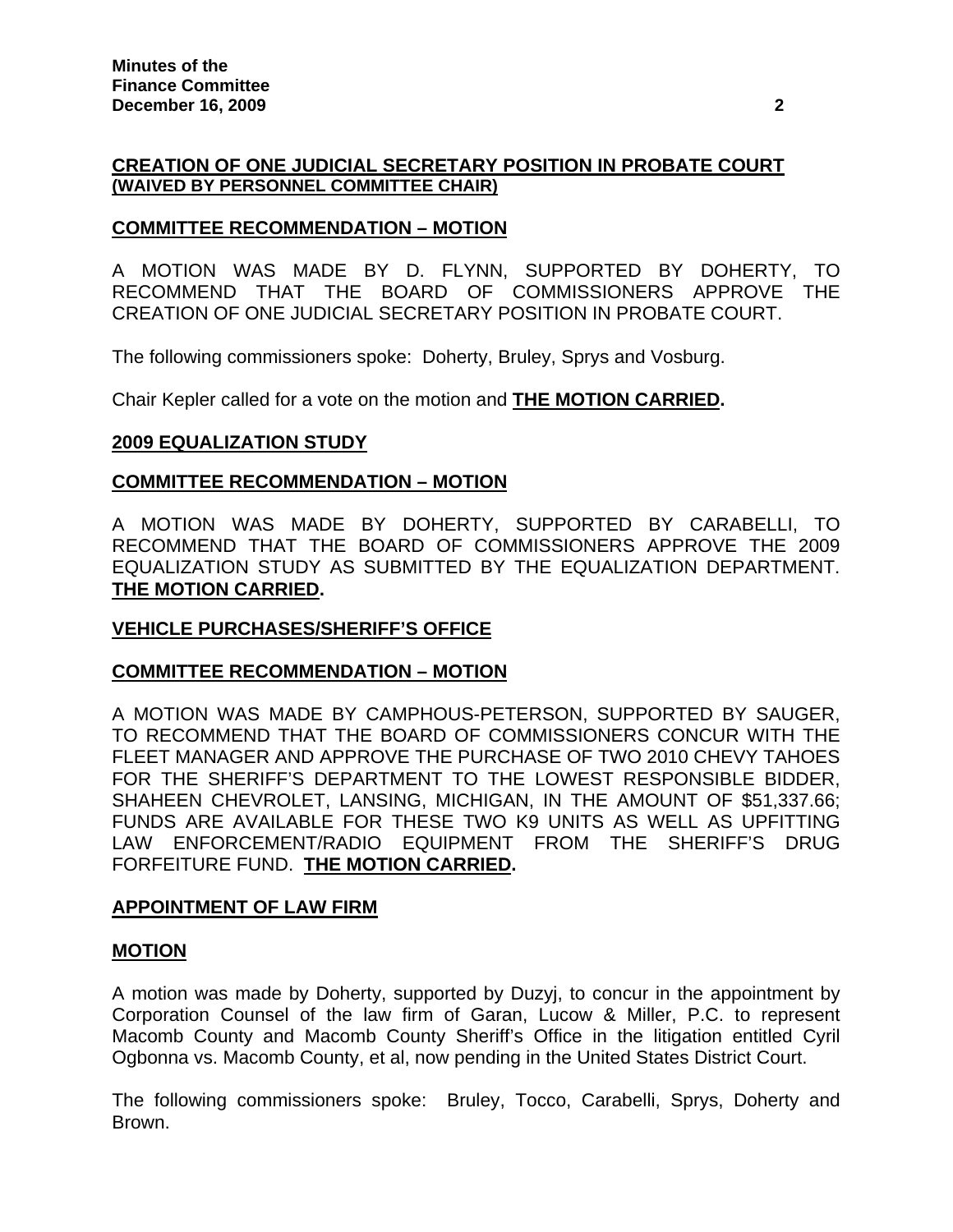Chair Kepler called for a vote on the motion and **The Motion Carried with Carabelli voting "No."**

# **REINSTATEMENT OF BLUE CARE NETWORK HMO (PLAN #5 AS RATIFIED) AS HEALTHCARE OPTION TO ALL NON-MEDICARE ELIGIBLE RETIREES**

# **COMMITTEE RECOMMENDATION – MOTION**

A MOTION WAS MADE BY CAMPHOUS-PETERSON, SUPPORTED BY BRDAK, TO RECOMMEND THAT THE BOARD OF COMMISSIONERS CONCUR IN THE RECOMMENDATION TO REINSTATE BLUE CARE NETWORK HMO (PLAN #5 AS RATIFIED) AS A HEALTHCARE OPTION TO ALL NON-MEDICARE ELIGIBLE MACOMB COUNTY RETIREES BEGINNING MARCH 1, 2010; NON-MEDICARE ELIGIBLE RETIREES WILL HAVE THE OPTION TO CHOOSE BLUE CROSS BLUE SHIELD PPO PLAN #6 (PREVIOUSLY ENACTED) AND BLUE CARE NETWORK HMO PLAN #5 (AS RATIFIED); HUMAN RESOURCES DEPARTMENT WILL CONDUCT OPEN ENROLLMENT (MEDICAL ONLY) FOR THE NON-MEDICARE ELIGIBLE RETIREES FEBRUARY 1, 2010 THROUGH FEBRUARY 12, 2010; BENEFIT CHANGES WILL TAKE PLACE WITH AN EFFECTIVE DATE OF MARCH 1, 2010; TRADITIONAL BLUE CROSS BLUE SHIELD WILL BE ELIMINATED (PREVIOUSLY ENACTED) EFFECTIVE MARCH 1, 2010.

The following commissioners spoke: Doherty, Gieleghem and Bruley.

Chair Kepler called for a vote on the motion and **The Motion Carried.**

# **TRAVEL REQUESTS**

# **MOTION**

A motion was made by Vosburg, supported by J. Flynn, to approve the travel requests, as submitted. **The Motion Carried.** 

## **ADOPTION OF RESOLUTIONS**

# **COMMITTEE RECOMMENDATION – MOTION**

A MOTION WAS MADE BY DUZYJ, SUPPORTED BY GIELEGHEM, TO RECOMMEND THAT THE BOARD OF COMMISSIONERS ADOPT THE FOLLOWING RESOLUTIONS:

COMMENDING DAVID DIEGEL – RETIREMENT AS DIRECTOR OF MACOMB COUNTY FINANCE DEPARTMENT **(OFFERED BY BOARD CHAIR);** 

COMMENDING THOMAS KALKOFEN – RETIREMENT AS DIRECTOR/HEALTH OFFICER OF MACOMB COUNTY HEALTH DEPARTMENT **(OFFERED BY BOARD CHAIR)** AND